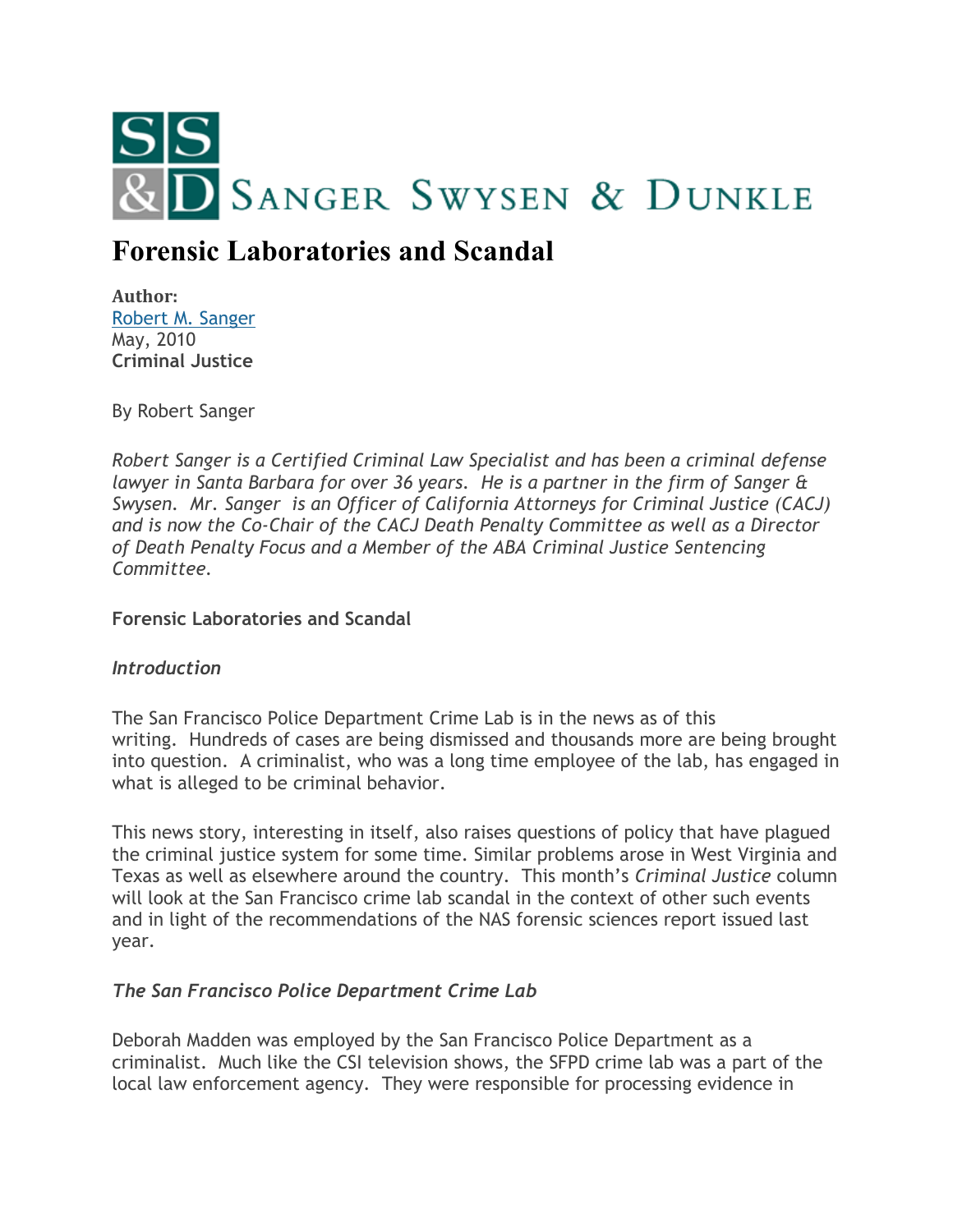cases where there were investigations and sometimes arrests being made by officers employed by the same department.

Ms. Madden is accused of stealing drugs from evidence submitted to the lab and using it for her own purposes. She is also facing unrelated cocaine possession charges filed in San Mateo County. She has not been formally charged with the theft of drugs from the San Francisco lab.

As a result of her activities, the San Francisco Police Department has closed the drug lab as of March 9, 2010. They also had an independent audit conducted which found the lab's quality was sacrificed for quantity in testing drugs. As of this writing, there are approximately 2700 pages of materials that are being withheld from defense attorneys and the public which apparently chronicle Ms. Madden's misdeeds and, possibly, other shortcomings of the lab.

As with so many criminalists in state and local crime labs, the criminalists are often jacks of all trades and will become involved in just about all facets of so called lab work. The same criminalist might be brought to court as a serology expert in one case, a trace evidence expert, in another and then an expert on driving under the influence in a third. Evidently, Ms. Madden also was involved in multiple areas of "expertise." She had been responsible for testing and retesting suspected drugs, among other things, but she was also in charge of calibrating and testing the blood alcohol machines used by the San Francisco Police Department for drunk driving cases.

The crime lab results have been challenged in drug cases as a result of Madden's involvement in the analysis of substances in those cases. The actual chain of custody is being challenged since she manipulated drugs in the possession of the lab and she has compromised the integrity of the packaging, repackaging and handling of that evidence. There is a possibility that her behavior may also bring into question other cases, including at least one federal murder case that was dependant on the integrity of evidence passing through her hands.

More recently, ordinary driving under the influence prosecutions have been called into question. The person in charge of the testing equipment, Ms. Madden herself, is now a potential felon and, the question is asked, can she be trusted to have properly calibrated and maintained this equipment? In cases where convictions were obtained, there is the question of whether or not the trier of fact might have been influenced by the prospect that the person swearing to tell the truth about these technical matters had been lying to her superiors and to other members of the San Francisco Police Department. Would they have regarded her evidence as reliable if they knew that she manipulated evidence for her own advantage? Would they have thought it significant that she may have been under the influence of controlled substances while she claimed to be engaged in scientific, or at least, technical, analyses?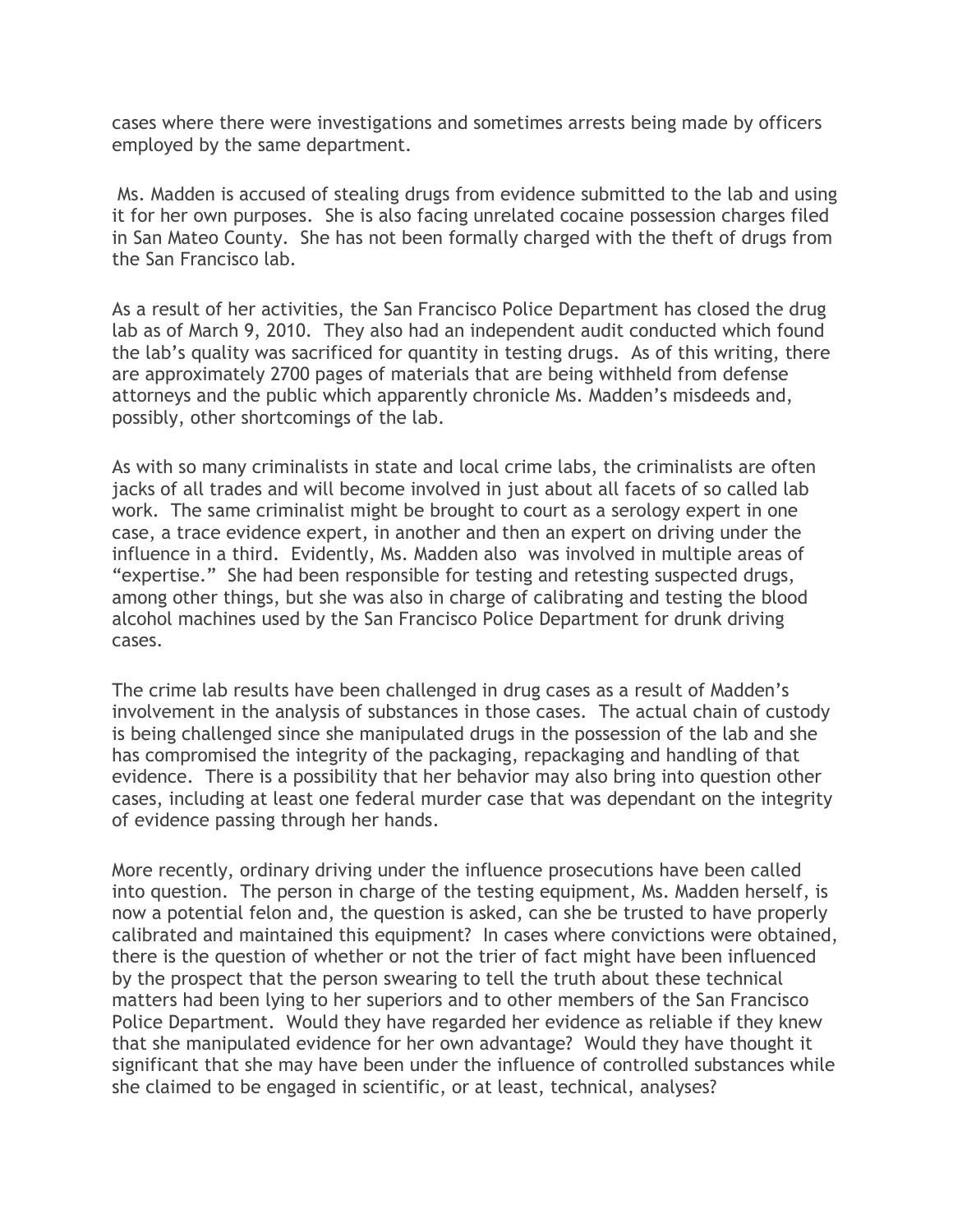Currently, she has been subpoenaed to court to testify about what she really did and whether or not she was under the influence or whether her activities caused her to cut corners or even lie about important matters. The defense lawyers are seeking to determine if their own clients, who stand accused or who have been convicted based on her alleged impartial scientific work, are really being railroaded by a dishonest employee of the Police Department. Quite correctly, her lawyer has said she will refuse to testify pursuant to her rights under the fifth Amendment to the United States Constitution.

### *Other Lab Scandals*

There have been other lab scandals in recent history. Notable among them are were the scandals in the West Virginia State Crime Lab and the Houston, Texas, Police Department Crime Lab. Both involved the re-evaluation of thousands of cases and some actual wrongful convictions where innocent people went to prison and the true perpetrators remained free.

In West Virginia in the 1980's Fred Zain worked as a star criminalist for the State Police Crime lab. His serological analyses "helped" to put hundreds of people behind bars. He was a hero of law enforcement officers within the State Police and elsewhere because he had an uncanny ability to confirm their theories and prove that the people they had focused on were guilty. Unfortunately for everyone, Zain simply created his results to comport to what he believed the officers wanted to have confirmed.

Having not done enough damage in West Virginia, when his deception began to be detected, Zain simply changed jobs and obtained a similar position doing serology in Bexar, Texas. His house of cards fell shortly thereafter but not before he had completed a number of cases there.

There was also a lab at the Houston Police Department that was brought under scrutiny, at first by a local television news team. It was eventually found that the standards for scientific analysis were almost entirely lacking. There was sloppiness, cross-contamination of samples and a lack of fundamental scientific training. There was even a large leak in the roof over one of the areas where evidence was collected and analyzed. The problems were so pervasive that the lab was closed and all DNA tests were called into question.

We all want to believe that criminalists will be professional and resemble their counter parts on the television show CSI, even if not equipped with magic computer screen that match fingerprints, bullets and the like. But the reality is that most criminalists are not scientists, they do not follow the scientific method, they lack significant formal education beyond a BA or BS degree and they are expected to jump into a case for law enforcement and render opinions on a myriad of topics which cross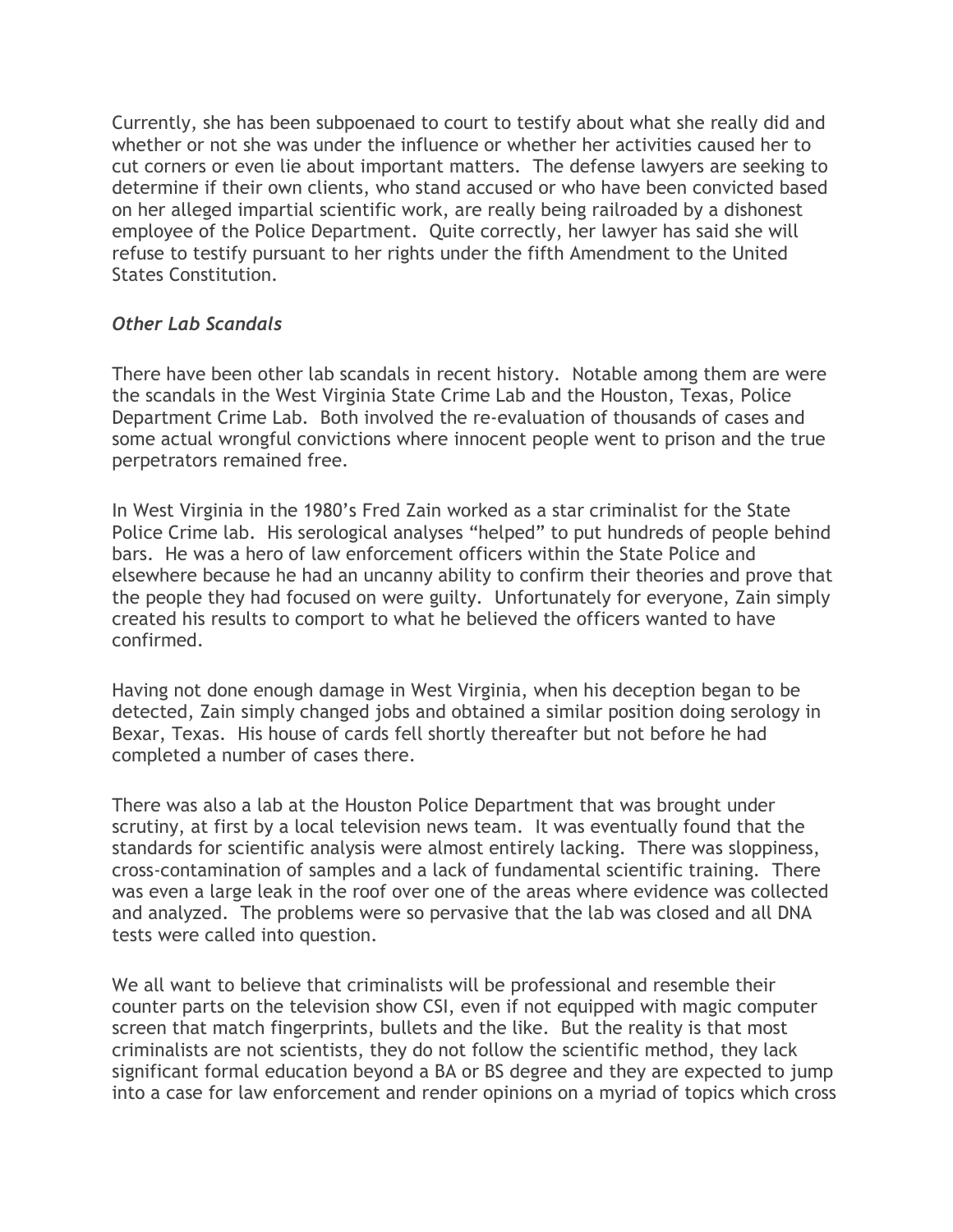scientific disciplines. It is not to say, of course, that there are not good people who try to do a good job. But there is also the fact, proven time and again, that unreliable conclusions can be and sometimes are issued by these law enforcement labs.

## *The NAS Report Recommendations*

The National Academy of Sciences in its report last year raised concerns about the compromise of the integrity of crime labs, The NAS stated: "… oversight and enforcement of operating standards, certification, accreditation, and ethics are lacking in most local and state jurisdictions." This concern was exacerbated by the fact that most of the labs were either a part of a law enforcement agency or closely associated with one.

In California, most crime labs and criminalists used by law enforcement to gain convictions are directly related to law enforcement. Many are a part of the police or sheriff's departments themselves. The state crime labs are run by the California Department of Justice and headed by the chief law enforcement officer in the State, the Attorney General. The DOJ criminalists work for the Division of Law Enforcement within the DOJ itself. This is not an impartial scientific environment and, according to the NAS, the failure to separate labs and criminalist from law enforcement compromises the integrity of their purported role as independent forensic sources of scientific truth.

But, being separated from law enforcement does not, of course, assure reliability. Private labs have come under attack as well. For instance on December 18, 2009, the San Diego District Attorney's Office issued a letter conveying *Brady* material indicating that a private lab they had been contracting with had been repeatedly unreliable. They indicated that they were terminating their use of the lab and that defense counsel might want to reopen closed cases.

## *Rules of Discovery and Evidence*

Ultimately, the value of evidence will almost always be dependent on the actions of human beings. We rely on witnesses to tell juries what they saw. Sometimes they are mistaken, sometimes lying, sometimes both accurate and truthful. We rely on people in crime labs to be accurate and truthful as well – sometimes they are and sometimes they are not. The most critical thing to do is for the courts to enforce the thorough disclosure of all information, including bench notes and all underlying testing data, to enforce the right to have access to evidence for retests and examination, to allow and encourage thorough cross-examination of purported experts and to limit the testimony of experts to truly scientific conclusions and not allow them to be advocates for one side or the other.